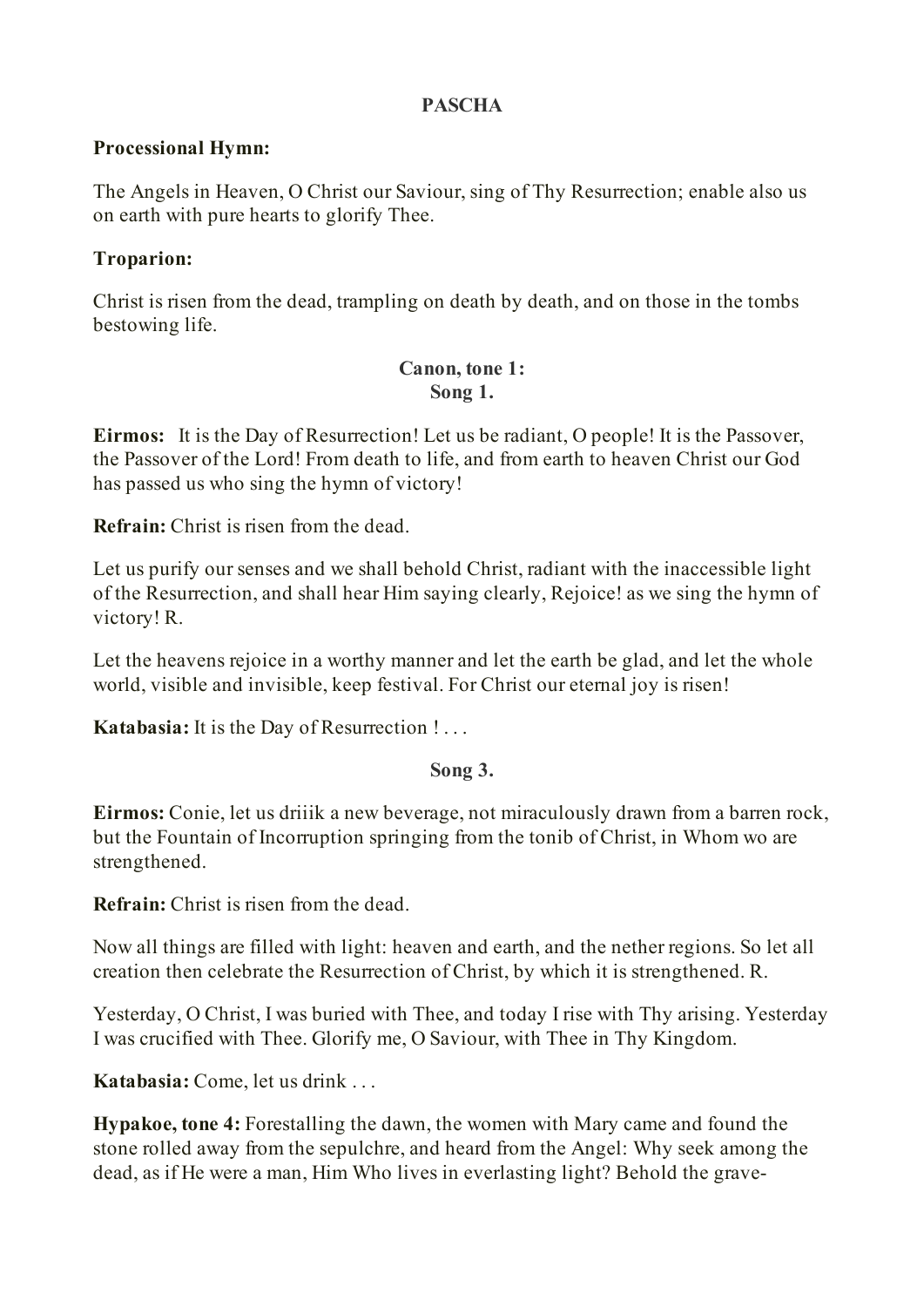clothes. Run and tell the world that the Lord is risen, and has slain death. For He is the Son of God Who saves mankind.

#### **Song 4.**

**Eirmos:** May divinely speaking Habakkuk now stand with us on divine watch, and bring to light a shining Angel saying thrillingly: Today salvation has come to the world; for Christ is risen as Almighty.

**Refrain:** Christ is risen from the dead.

Christ was seen to be of the male sex when He opened the Virgin's womb, and as man He is called the Lamb. Without blemish, also, is our Passover, for He tasted no defilement; and as true God He is called perfect. R.

Christ, our blessed Crown, like a yearling Lamb, of His own will was sacrificed for all, as a Passover of purification; and as the glorious Sun of Righteousness, He has shone upon us again from the grave. R.

David, the father of our Divine Lord, leapt and danced before the symbolical Ark. Let us also, the holy people of God, beholding the fulfilment of the symbols, be divinely glad; for Christ has risen, as Almighty.

**Kalabasia:** May divinely speaking Habakkuk . . .

### **Song 5.**

**Eirmos:** Let us arise in the deep dawn and, instead of myrrh, offer a hymn to the Lord, and we shall behold Christ, the Sun of Righteousness, Who causes life to dawn on all.

**Refrain:** Christ is risen from the dead.

When they who were held by the chains of hell beheld Thy boundless compassion, O Christ, they hastened to the light with joyful feet, clapping the eternal Passover. R.

Carrying lamps, let us approach Christ, Who comes forth from the tomb like a bridegroom. And with the feast-loving orders of Angels, let us celebrate the redeeming Passover of God.

**Katabasia:** Let us arise . . .

### **Song 6.**

**Eirmos:** Thou didst descend into the nether regions of the earth, O Christ, and didst shatter the eternal bars which held the prisoners captive; and like Jonah from the sea-monster, after three days Thou didst rise from the grave.

**Refrain:** Christ is risen from the dead.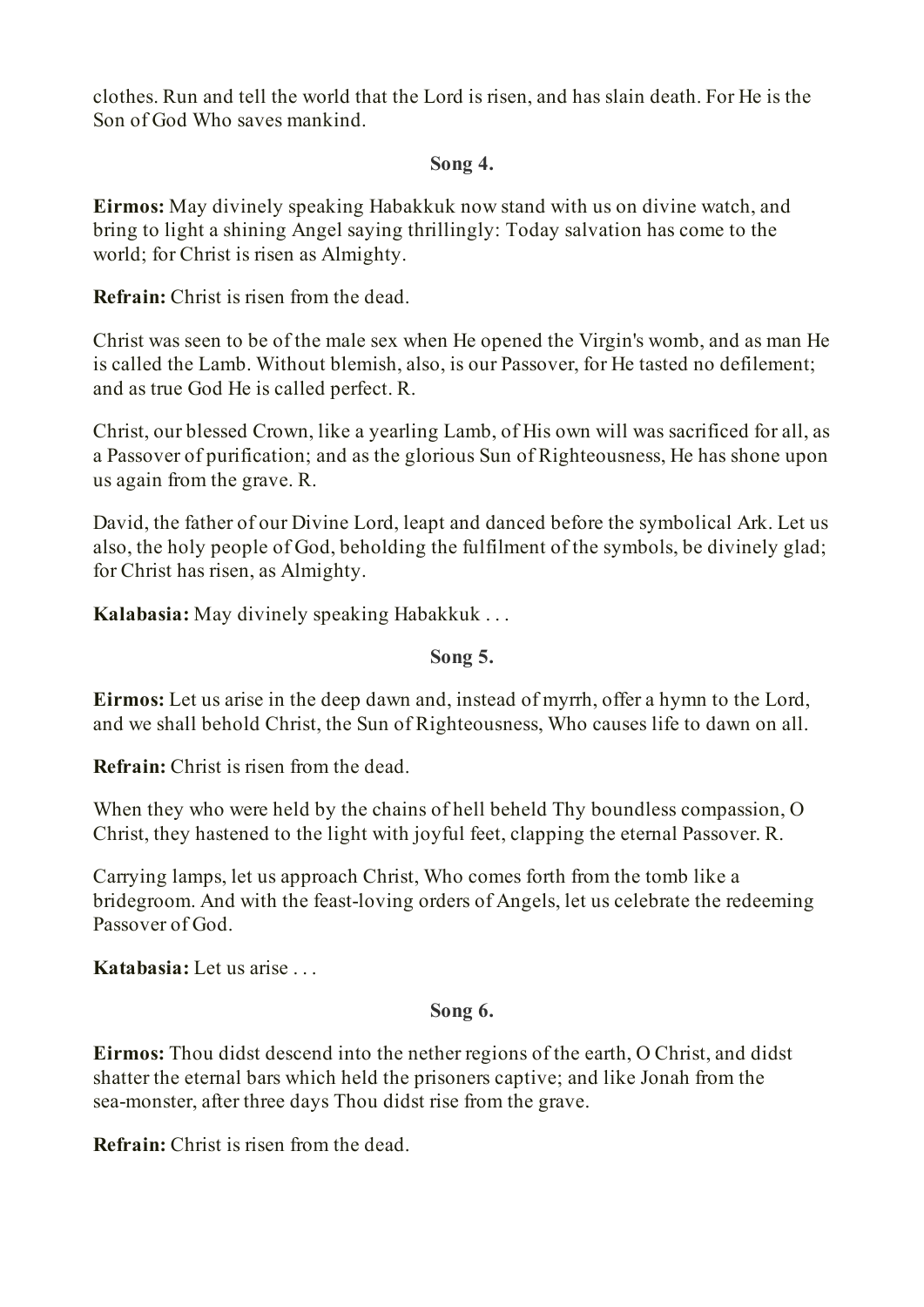Having kept the seals intact, Thou didst rise from the grave, O Christ, Who didst not violate the Virgin's womb by Thy birth, and Thou hast opened to us the gates of Paradise. R.

O my Saviour, while as God Thou didst voluntarily offer Thyself to the Father as an unslain and living sacrifice, Thou didst raise up Adam, the father of our race, when Thou didst rise from the grave.

**Katabasia:** Thou didst descend . . .

**Kontakion, tone 8:** Though Thou didst descend into the grave, O Immortal One, yet didst Thou destroy the power of hell, and didst rise again as Conqueror, O Christ our God, saying to the myrrhbearing women, Rejoice! and giving peace to Thine Apostles, and offering to the fallen resurrection.

**Oikos:** The myrrhbearing maidens anticipated the dawn and sought, as those who seek the day, their Sun, Who was before the sun and Who had once set in the grave. And they cried to each other: Friends, come, let us anoint with spices His life-giving and buried body - the Flesh Which raised up fallen Adam, and Which now lies in the tomb. Let us go, let us hasten, and like the Magi, let us worship; and let us bring myrrh as a gift to Him, Who is wrapped, not now in swaddling clothes, but in a shroud. And let us weep and cry: Arise, O Lord, Who offers to the fallen resurrection.

Having beheld the Resurrection of Christ, let us adore the Holy Lord Jesus, the only sinless One. We worship Thy Cross, O Christ, and Thy holy Resurrection we praise and glorify; for Thou art our God, and we know no other than Tliee; we call on Thy Name. O come all you faithful, let us worship Christ's holy Resurrection. For behold, through the Cross joy has come to all the world. Ever blessing the Lord, let us praise His Resurrection. By enduring the Cross for us He destroyed death by death. *(Thrice)*

Jesus, having risen from the grave as He foretold, has given us eternal life and great mercy. *(Thrice)*

### **Song 7.**

**Eirmos:** He Who delivered the Children from the furnace, and became man and suffers as mortal, and through suffering clothes mortality with the beauty of incorruption, is the only blessed and most glorious God of our fathers.

**Refrain:** Christ is risen from the dead.

The godly-minded women ran after Thee with myrrh. But Him Whom they sought with tears as mortal, they joyfully adored as the living God. And they told to Thy disciples, O Christ, the glad tidings of the mystical Passover. R.

We celebrate the death of death, the destruction of hell, the beginning of another eternal life. And leaping for joy, we hymn the Cause, the only blessed and most glorious God of our fathers. R.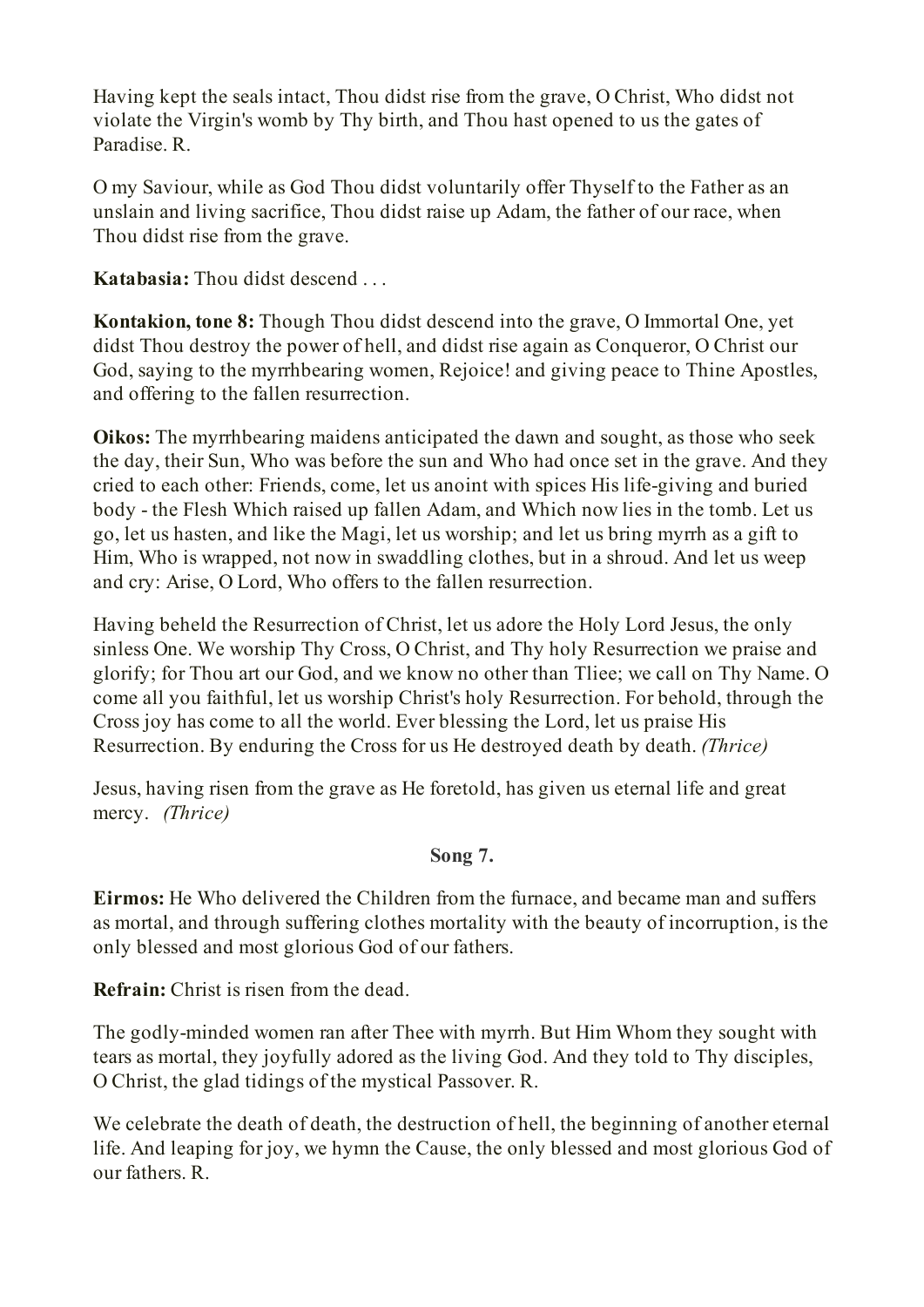For truly holy and worthy of all triumphant celebration is this redeeming and radiant night, the harbinger of the bright day of Resurrection, on which the Eternal Light shone bodily from the grave upon all.

**Katabasia:** He Who delivered . . .

### **Song 8.**

**Eirmos:** This is the chosen and holy Day, the first of Sabbaths, the Sovereign and Queen, the Feast of Feasts, and Triumph of Triumphs, on which let us bless Christ for ever.

**Refrain:** Christ is risen from the dead.

O come, let us partake of the fruit of the new vine of divine joy on the auspicious Day of the Resurrection and Kingdom of Christ, praising Him as God for ever. R.

Lift up thine eyes about thee, O Zion, and see! For lo! Thy children come to thee from the West and from the North and from the Sea and from the East, as to a beacon lighted by God, blessing Christ in thee for ever.

Refrain: O Most Holy Trinity, our God, glory to Thee.

Father, All-Sovereign, and Word, and Spirit, united Nature in three Persons, transcendent and supremely divine! Into Thee we have been baptized, and Thee we shall bless throughout all ages.

**Katabasia:** This is the chosen . . .

### **Song 9.**

**Refrain 1:** Magnify, O my soul, Christ the Lifegiver, Who rose from the grave on the third day.

**Eirmos:** Shine, shine, O New Jerusalem, for the glory of the Lord has risen upon thee. Now dance for joy and be glad, O Zion! And thou, pure Mother of God, rejoice in the rising of thy Child.

**Refrain 2:** Magnify, O my soul, Christ the Lifegiver, Who willingly suffered and was buried, and rose from the grave on the third day.

Again: Shine, shine . . .

**Refrain 3:** Christ is the New Passover, the living Sacrifice, the Lamb of God Who takes away the sin of the world.

**Troparion:** O divine, O dear, O sweetest Voice! For Thou, O Christ, hast faithfully promised to be with us to the end of the world. And holding fast this promise as an anchor of hope, we faithful rejoice.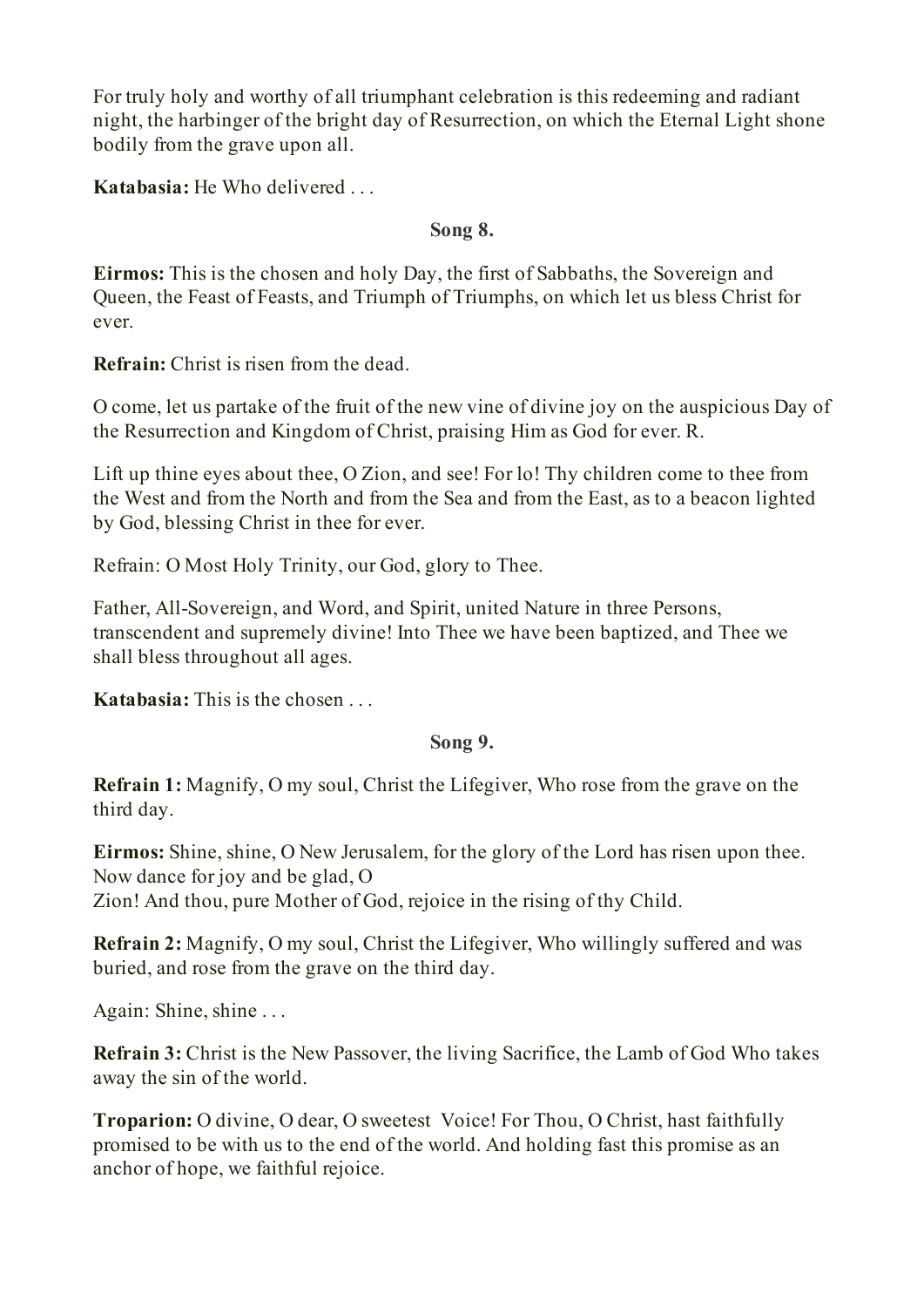**Refrain 4:** The Angel cried to her who is full of grace: Rejoice, pure Virgin! and again I say, Rejoice! Thy Son has risen on the third day from the grave, and has raised the dead. Rejoice, you people!

Again: O divine, O dear, . . .

**Refrain 5:** Roaring royally, as the Lion of Judah, Thou hast slept, and Thou hast awakened the dead of all ages.

Again: O divine, O dear, . . .

**Refrain 6:** Mary Magdalene ran to the sepulchre, and she saw the Christ, and spoke to Him as to the gardener.

**Troparion:** O great and holiest Passover, Christ! O Wisdom, Word and Power of God! Grant that we may more perfectly partake of Thee in the unending Day of Thy Kingdom.

**Refrain 7:** The radiant Angel cried to the women: Stop your tears, for Christ has risen.

**Refrain 8:** You people, rejoice, for Christ has risen, trampling down death and raising the dead.

**Refrain 9:** Today all creation is glad and rejoices, for Christ has risen and hell has been spoiled.

**Refrain 10:** Today the Master spoiled hell and raised the prisoners from all the ages whom it had held in bitter bondage.

**Refrain 11:** Magnify, O my soul, the might of the Tripersonal and Undivided Godhead.

**Refrain 12:** Rejoice, O Virgin, rejoice! Rejoice, O blessed one! Rejoice, O glorious one! For thy Son has risen from the grave on the third day.

**Katabasia:** Shine, shine . . .

**Exaposieilarion:** Having slept in the flesh as a mortal, O King and Lord, Thou didst rise on the third day. Thou didst raise up Adam from corruption and abolish death, O Passover of incorruption, Salvation of the world!

#### **The Praises of the Resurrection, tone 1:**

Let every breath praise the Lord.

**Verse:** Praise Him for His mighty acts, praise Him for the greatness of His majesty.

We praise, O Christ, Thy saving Passion, and glorify Thy Resurrection.

**Verse:** Praise Him with the sound of the trumpet, praise Him with psaltery and harp.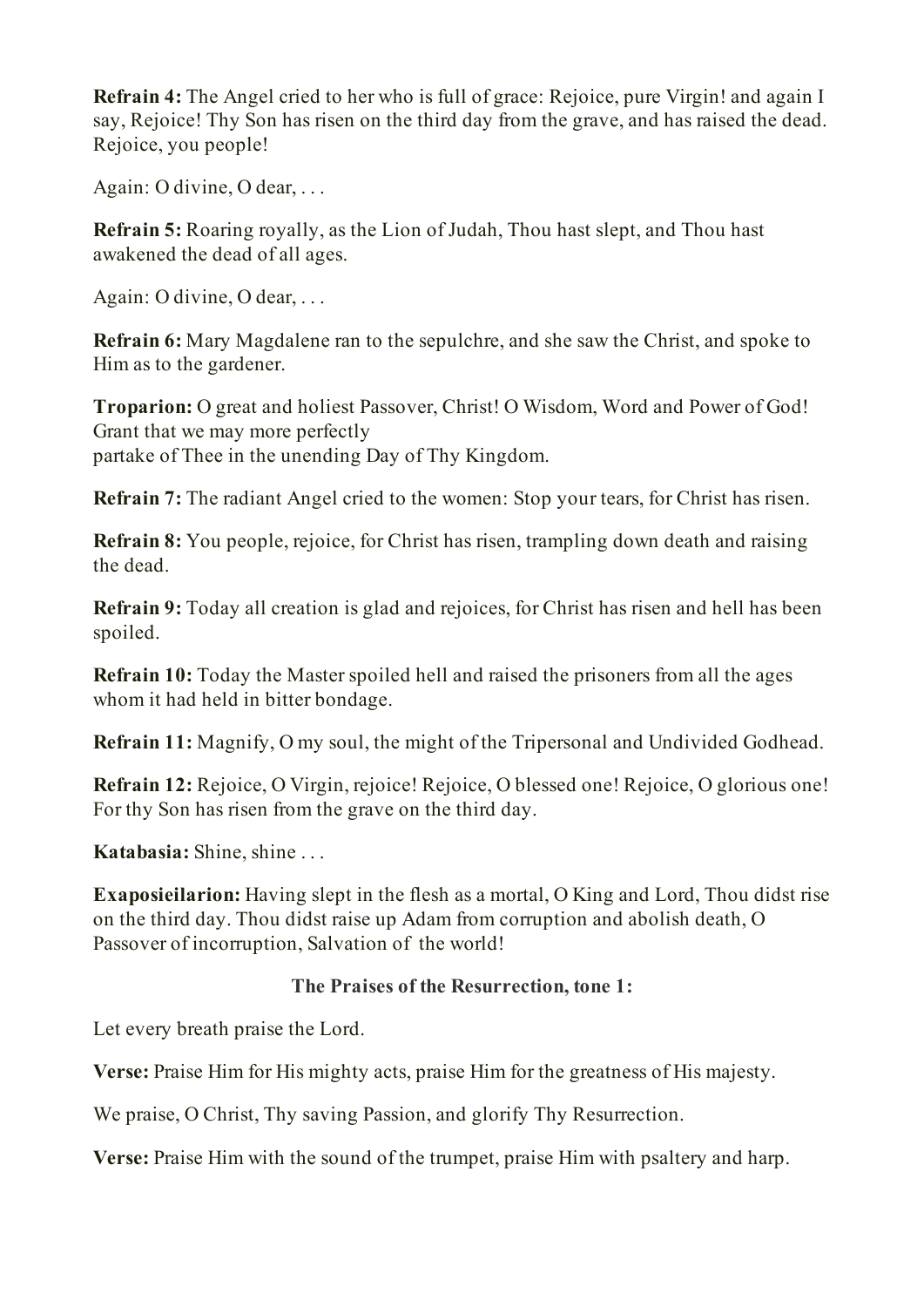O Thou Who didst endure the Cross, abolish death, and rise from the dead, give us peace in our life, O Lord, for Thou alone art all-powerful.

**Verse:** Praise Him with timbrel and dance, praise Him with strings and pipe.

O Thou Who spoiled hell and raised up man by Thy Resurrection, O Christ, make us worthy with pure hearts to praise and glorify Thee.

**Verse:** Praise Him with tuneful cymbals, praise Him with cymbals of victory. Let every breath praise the Lord.

We glorify Thy divine condescension, and praise Thee, O Christ. Thou wast born from the Virgin and didst remain inseparably with the Father. Thou didst suffer as man, and didst voluntarily endure the Cross. Thou didst rise from the grave, coming forth from it as from a bridal chamber, in order to save the world. O Lord, glory to Thee.

# **The Paschal Chants, tone 5:**

**Verse:** Let God arise, and let His enemies be scattered, and let those who hate Him flee from His presence.

**Stichera:** A sacred Passover has today been shown to us, a new and holy Passover, a mystic Passover, an all-venerable Passover, a Passover which is Christ the Redeemer, a spotless Passover, a great Passover, Passover of the faithful, a Passover which has opened to us the gates of Paradise, a Passover that sanctifies all the faithful.

**Verse:** As smoke vanishes, let them vanish, as wax melts from the presence of fire.

**Slichera:** Come from that scene, O women, bearers of good tidings, and say to Zion: Receive from us the glad tidings of joy of the Resurrection of Christ. Exult, rejoice and be glad, O Jerusalem, beholding Christ the King as a Bridegroom come forth from the tomb.

**Verse:** So let sinners perish from the presence of God, but let the righteous rejoice.

**Stichera:** The myrrhbearing women at deep dawn went to the tomb of the Lifegiver, and they found an Angel sitting on the stone, and he spoke to them and said: Why seek the Living among the dead? Why mourn the Incorruptible amid corruption? Go and tell His disciples.

**Verse:** This is the day which the Lord has made; let us rejoice and be glad in it.

**Stichera:** The Passover of delight, the Passover of the Lord, the Passover, the all-venerable Passover has dawned upon us, the Passover on which let us embrace one another with joy! O Passover, ransom from sorrow! For today Christ shone forth from the tomb as from a bridal chamber and filled the women with joy, saying: Tell the Apostles.

 $Glory \ldots Now \ldots$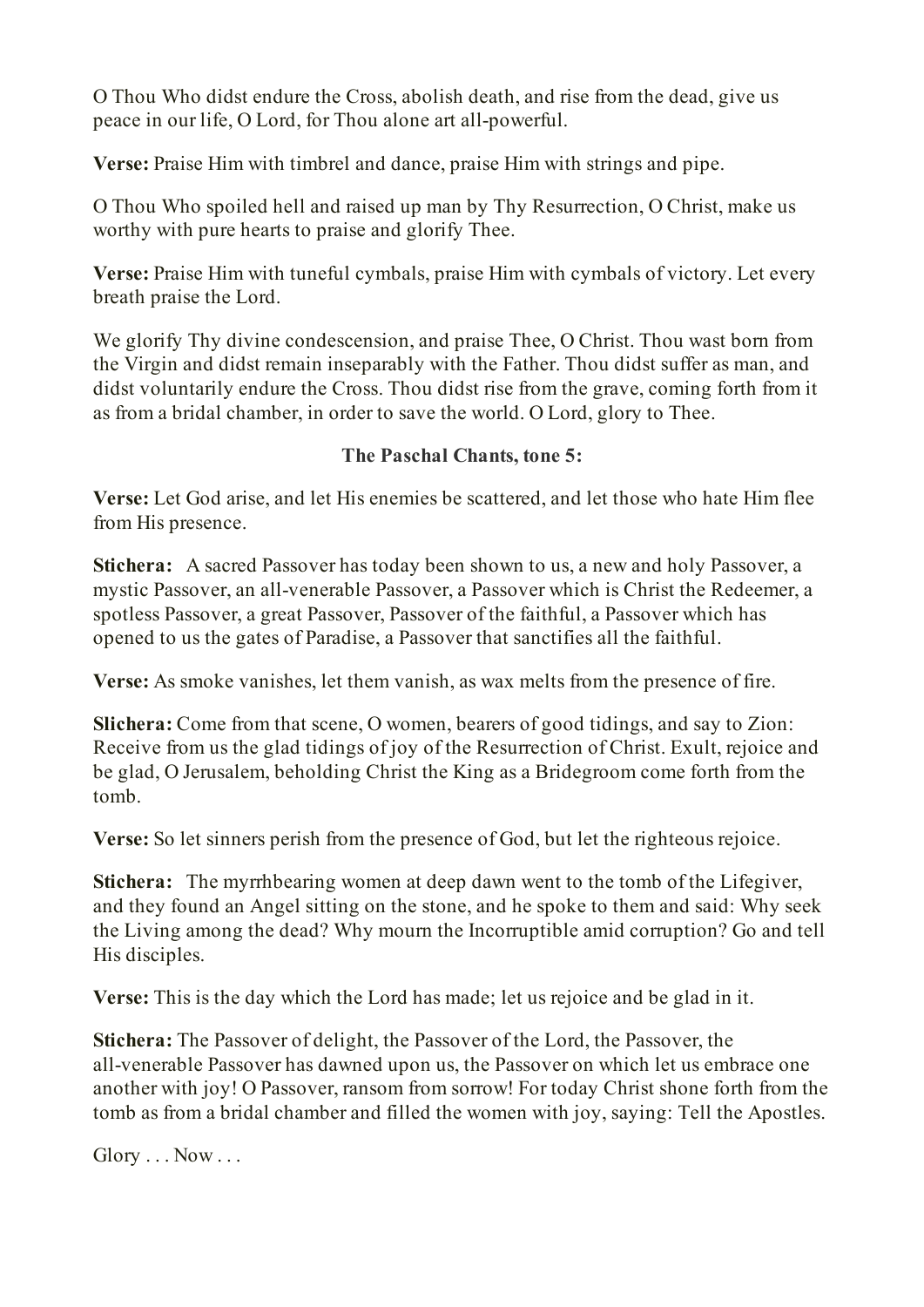It is the Day of Resurrection, so let us be radiant for the festival, and let us embrace one another. Let us speak, brothers and sisters, also to those who hate us, and in the Resurrection let us forgive everything, and so let us cry:

Christ is risen from the dead, trampling on death by death, and on those in the tomb bestowing life. *(Thrice)*

## **PASCHAL HOURS**

*The following is also sung during the entire Easter or Bright Week in place of Compline, Midnight Prayer Service and Morning and Evening Prayers.*

*Priest*: Blessed is the Kingdom . . . Christ is risen from the dead, trampling on death by death, and on those in the tombs bestowing life. *(Thrice)*

Having beheld the Resurrection of Christ, let us adore the Holy Lord Jesus, the only sinless One. We worship Thy Cross, O Christ, and Thy holy Resurrection we praise and glorify; for Thou art our God, and we know no other than Thee; we call on Thy Name. O come all you faithful, let us worship Christ's holy Resurrection. For behold, through the Cross joy has come to all the world. Ever blessing the Lord, let us praise His Resurrection. By enduring the Cross for us He destroyed death by death. *(Thrice)*

**Hypakoe:** Forestalling the dawn, the women with Mary came and found the stone rolled away from the sepulchre, and heard from the Angel: Why seek among the dead, as if He were a man, Him Who lives in everlasting light? Behold the grave-clothes. Run and tell the world that the Lord is risen, and has slain death. For He is the Son of God Who saves mankind.

### **Kontakion:**

Though Thou didst descend into the grave, O Immortal One, yet didst Thou destroy the power of hell, and didst rise again as Conqueror, O Christ our God, saying to the myrrbearing women, Rejoice! And giving peace to Thine Apostles, and offering to the fallen resurrection.

### **Troparia:**

In the grave bodily, in hell with the soul as God, in Paradise with the thief, and on the throne with the Father and the Spirit wast Thou Who fillest all things, O Christ the Infinite.

Glory to the Father, and to the Son, and to the Holy Spirit:

How life-giving, how much more beautiful than Paradise, and truly more resplendent than any royal palace, proved Thy Tomb, O Christ, the Source of our resurrection.

Now and ever, and to the ages of ages. Amen.

Rejoice! Sacred and divine abode of the Most High. For through thee, O Mother of God, joy is given to those who cry: Blessed art thou among women, O spotless Lady.